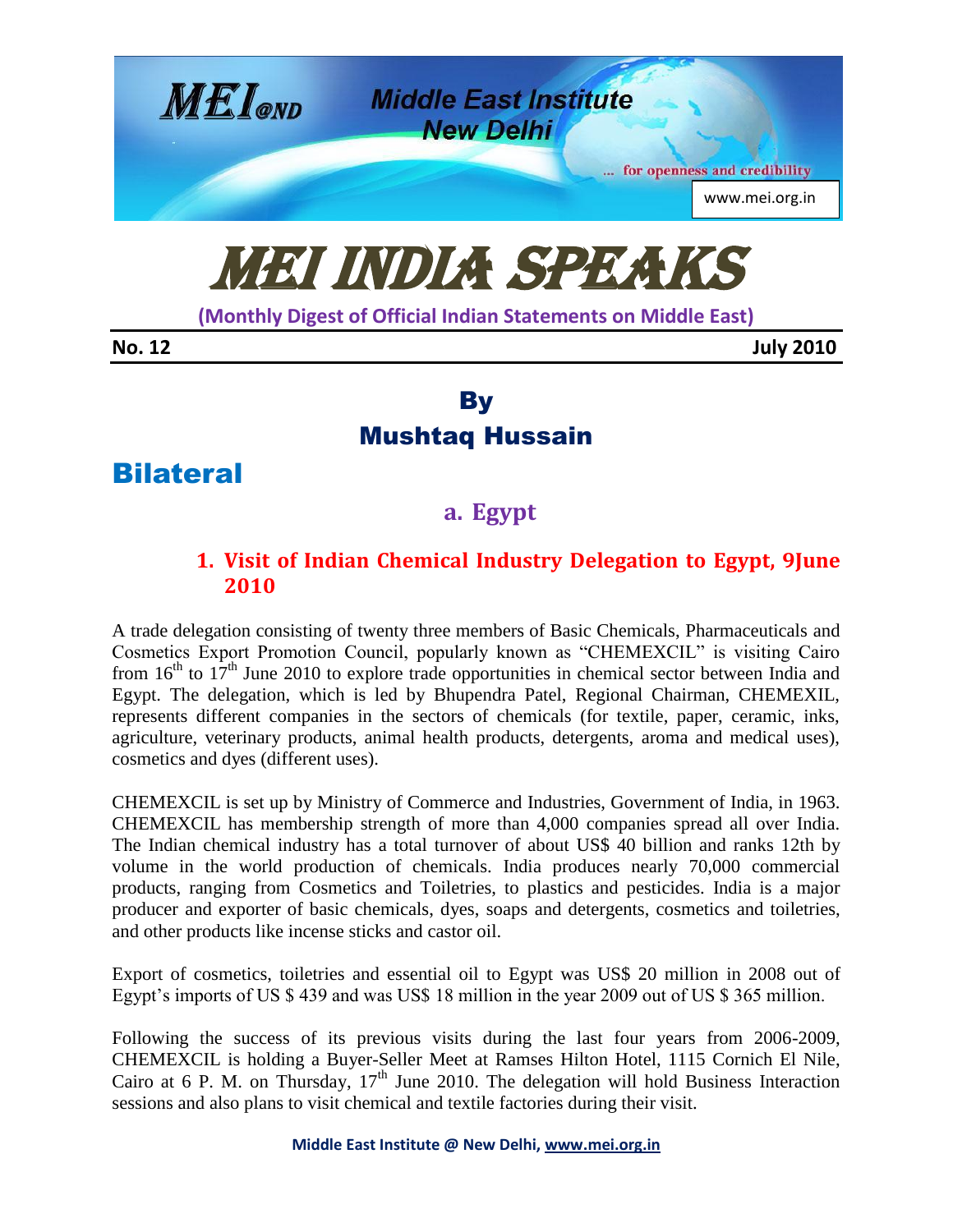The visit of the CHEMEXCIL delegation is part of the efforts to expand commercial and economic relations between Egypt and India. The members of the delegation are looking forward to sharing their experience with their Egyptian counterparts. It is expected that Egyptian importers and users of chemicals, cosmetic and allied products will find it beneficial to interact with the visiting Indian delegation and gain fist-hand knowledge of the development of the chemicals and related industries in India in recent years.

#### **Source: India Embassy, Cairo, Egypt**

<http://www.indembcairo.com/Web%20Pages/Archives%20Eng%202010/Jun%2009.htm>

#### **b. Iran**

## **2. Visit of S M Krishna, Hon'ble External Affairs Minister of India for the 14th G-15 Summit in Tehran (15-18 May 2010), 19 June 2010**

S M Krishna, Hon"ble External Affairs Minister of India, led a high-level delegation to Tehran from May 15-18, 2010 to attend the  $14<sup>th</sup>$  G-15 Summit. In his address on May 17, the Hon'ble Minister said that the Summit provided an opportunity to review the progress of the G-15 since its inception two decades back. The G-15, he underlined, had made collective efforts to inject issues of interest to developing countries into the global agenda, and to seek outcomes that addressed its concerns. He suggested that the G-15 should be made an effective platform not only for South-South cooperation but also for policy articulation in the global discourse in the areas of trade, money and finance, equitable development, food and energy security, climate change, etc. The G-15 should also collectively look at ways and means to promote South-South cooperation.

During his stay in Tehran, the Hon"ble Minister called on H.E. Dr. Mahmoud Ahmadinejad, President of the Islamic Republic of Iran, H.E. Dr. Ali Larijani, Speaker of the Majlis, and met H.E. Manouchehr Mottaki, Foreign Minister. During his interactions with the Iranian dignitaries, EAM exchanged views on issues pertaining to bilateral interest and regional and international developments.

**Source: Indian Embassy, Tehran, Iran (Updated on 19 June 2010)** [http://www.indianembassy-tehran.ir/photo\\_gallery\\_detail.php?album\\_id=17](http://www.indianembassy-tehran.ir/photo_gallery_detail.php?album_id=17)

#### **c. Syria**

## **3. India-Syria Agree to Raise Bilateral Trade: Anand Sharma; Second Session of India-Syria JCM Held, 11 June 2010**

Anand Sharma, Union Minister of Commerce and Industry and Lamia Marai Aasi, Minister for Economy and Trade of the Syrian Arab Republic, co-chaired the Second Session of the India-Syria Joint Commission Meeting (JCM) in Damascus on 10 June 2010. During the session, Sharma announced that India and Syria have agreed to make concerted efforts to raise the bilateral trade to a level commensurate with the potential of the two countries. Anand Sharma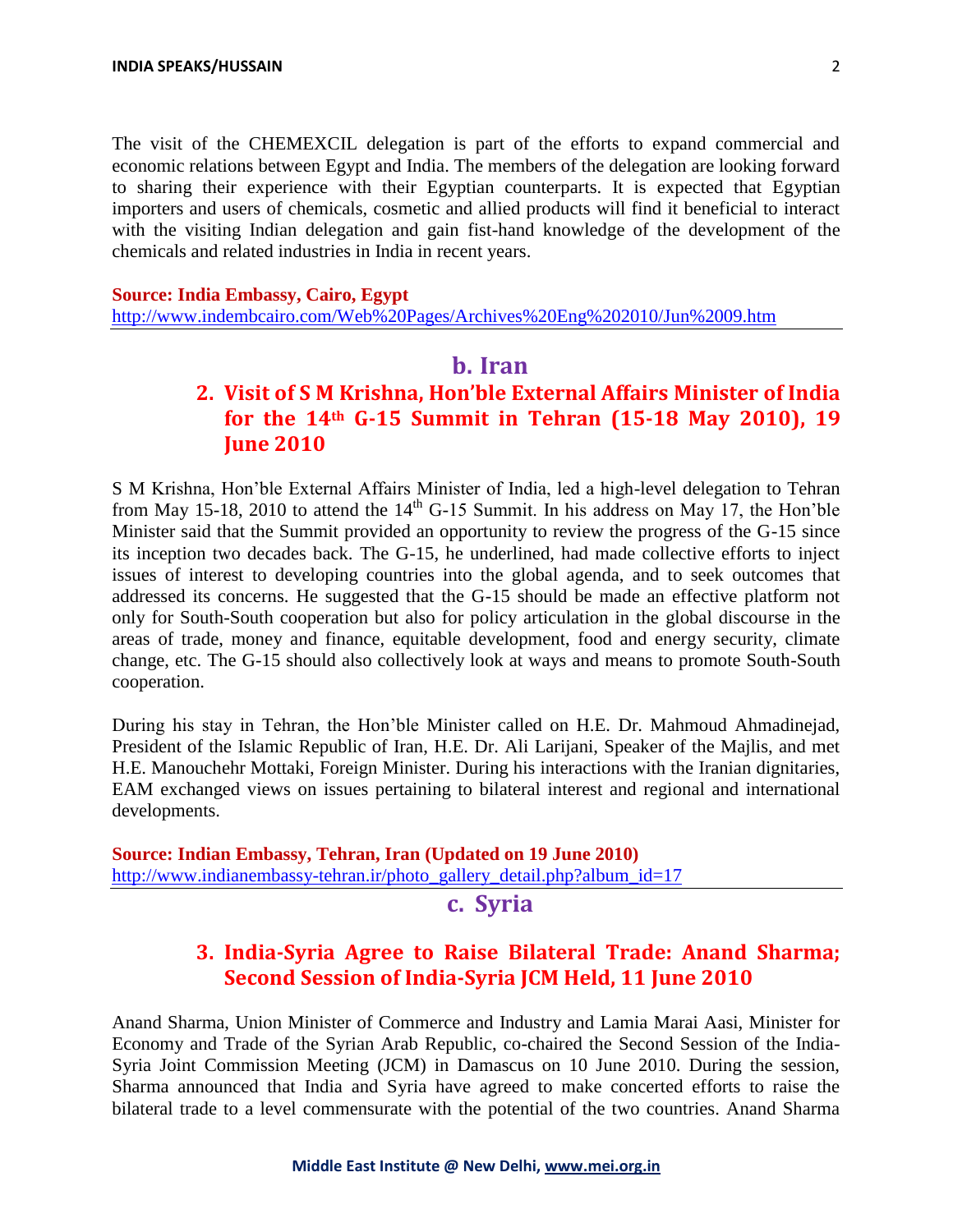was accompanied by a business delegation from Confederation of India Industry (CII) including captains of industry and major companies.

During the Joint Commission meeting, "Memorandum of Understandings on Trade Facilitation and Process Measures;" Agreement on "Exemption of visa requirement for holders of Diplomatic and Official Passports;" and an MOU between Federation of Syrian Chambers of Industry, HOMS, and Confederation of Indian Industry were signed.

Both sides also agreed to enhance cooperation in various sectors like IT, oil and natural gas, phosphatic fertilizers, pharmaceuticals, automobiles, processed food products, agricultural machinery, marine transport, and small and medium enterprises for mutual benefit. Leaders of both the delegations underscored the need for greater interaction between the business communities of the two countries and it was decided that both the countries would continue to encourage exchange of visits of delegations and participate in fairs, exhibitions and buyer-seller meets. Anand Sharma said that the two countries also shared common views on most of the multilateral issues. Both the sides also expressed their keenness to cooperate on all matters of mutual interest.

Sharma also called on the Prime Minister of Syrian Arab Republic, H.E. Eng. Mohd. Naji Otri and the Deputy Prime Minister for Economic Affairs, Dr. Abdullah Dardari.

**Source: Ministry of Commerce and Industry Press Release, Press Information Bureau, New Delhi,** <http://www.pib.nic.in/release/release.asp?relid=62499>

#### **d. Turkey**

#### **4. Visit of CIM to Istanbul for CICA Summit, 6 June 2010**

Commerce and Industries Minister (CIM) Hon"ble Anand Sharma would be attending the 3rd Conference on Interaction and Confidence Building Measures in Asia (CICA) Summit in Istanbul on  $8<sup>th</sup>$  June 2010.

CICA is a multi-national forum for enhancing cooperation towards promoting peace, security and stability in Asia. The idea of convening CICA was first proposed by H.E. Nursultan Nazarbayev, President of Kazakhstan, on  $5<sup>th</sup>$  October 1992, at the  $47<sup>th</sup>$  Session of the UNGA. The Charter of CICA was adopted at the 1st Summit Meeting held in Almaty on 4 June 2002.

Sixteen Asian states joined the CICA at the time of its inception. Presently CICA has twenty Member States. These are; Afghanistan, Azerbaijan, China, Egypt, India, Iran, Israel, Jordan, Kazakhstan, Kyrgyzstan, Mongolia, Pakistan, Palestine, Republic of Korea, Russia, Tajikistan, Thailand, Turkey, United Arab Emirates and Uzbekistan. At the 3rd Summit in Istanbul, Vietnam and Iraq will join the CICA as members.

Seven countries (Indonesia, Japan, Malaysia, Qatar, Vietnam, Ukraine and USA) and three multi-national organizations, including United Nations, have observer status. The CICA Secretariat, the administrative body of the CICA is located in Almaty, Kazakhstan.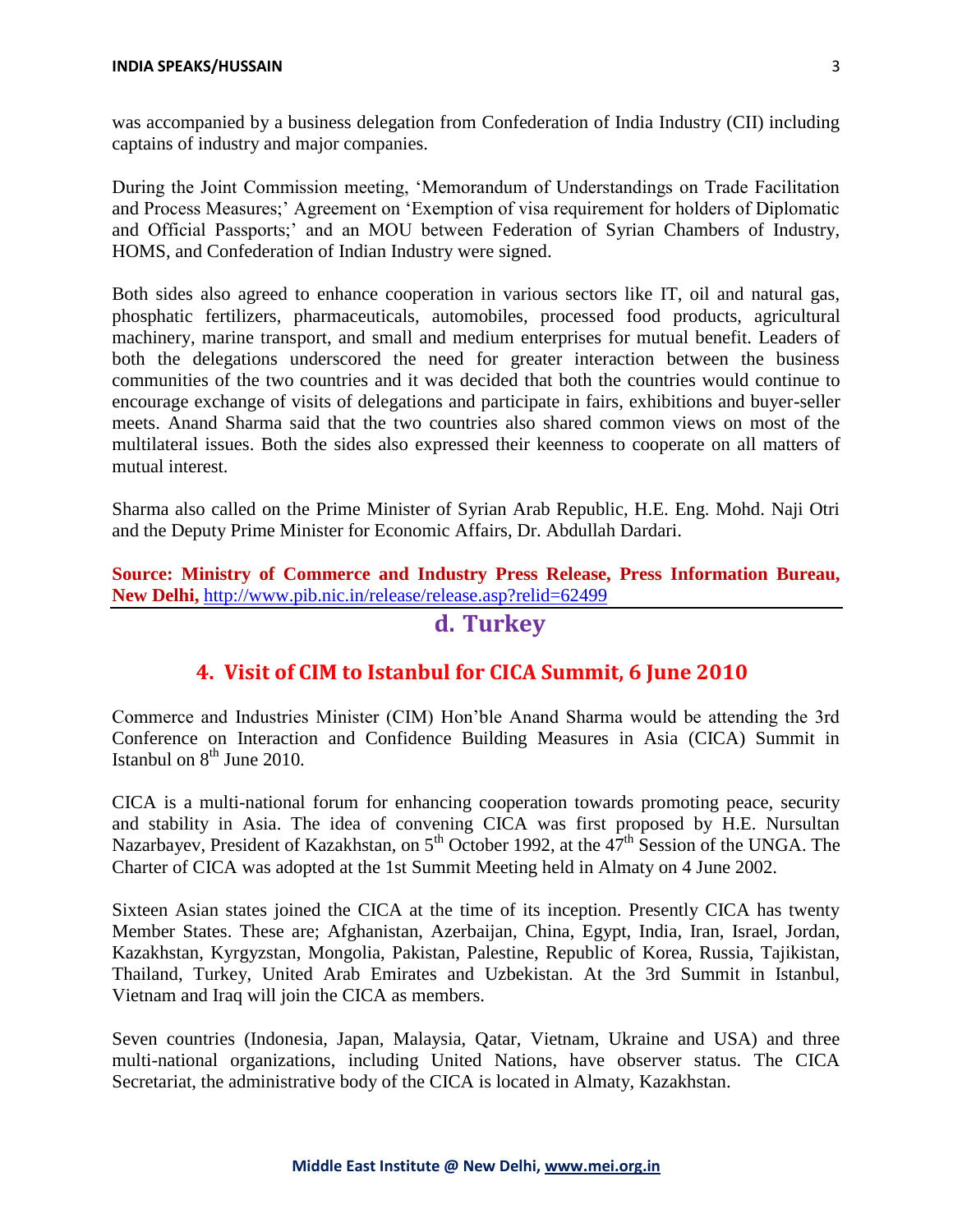A founding member, India has actively participated in the CICA process since its inception. Prime Minister Atal Behari Vajpayee attended the 1st Summit in June 2002. Murli Deora, Minister of Petroleum and Natural Gas represented Prime Minister at the 2nd Summit in June 2006. Anand Sharma, Minister of Commerce and Industry would be representing the Prime Minister at the 3rd Summit in Istanbul. He will be assisted by Latha Reddy, Secretary (East) and R. S. Jassal, India"s Ambassador to Turkey and other senior officials.

#### **Source: Ministry of External Affairs, New Delhi,**

<http://meaindia.nic.in/pressrelease/2010/06/06pr01.htm>

#### **5. Visit of CIM to Istanbul for 3rd CICA Summit, 8 June 2010**

Anand Sharma, Minister for Commerce and Industry, led the Indian delegation to the 3rd Summit of the Conference on Interaction and Confidence Building Measures in Asia (CICA) at HOS/G level held today in Istanbul, Turkey. The Summit was attended by leaders from 20 existing Member countries of CICA. Vietnam and Iraq joined as new Members while Bangladesh became an Observer. Several other countries and international organizations also attended the Summit as Observers/Guests.

The Declaration adopted by the 3rd CICA Summit recognizes the important role being played by the CICA in meeting the challenges faced by the world community in general and Asia in particular. Member States reaffirmed their commitment to continue to develop CICA as a forum for dialogue and to enhance cooperation. Member States condemned terrorism and regarded it as the most serious threat to international peace and security.

On the margins of the Summit, CIM Anand Sharma held discussions with President Abdullah Gul of Turkey and Prime Minister Putin of Russia, FM Dipu Moni of Bangladesh and FM Kasit Piromya of Thailand. These discussions afforded an opportunity to reiterate India"s commitment to furthering bilateral relations in the spirit of friendship and cooperation.

#### **Source: Ministry of External Affairs, New Delhi,**

<http://meaindia.nic.in/pressrelease/2010/06/08pr01.htm>

## **Miscellaneous**

## **6. Appointment of Chief Executive Officer, Hajj Committee of India, Mumbai, 24 June 2010**

Dr. Shaik Shakir Hussain, an officer of Indian Revenue Service, Additional Director of Income Tax, Hyderabad has been appointed as the next Chief Executive Officer, Haj Committee of India, Mumbai vice Mr. Mohd. Owais, for a period of three years w.e.f. 1st July 2010.

#### **Source: Ministry of External Affairs, New Delhi** <http://meaindia.nic.in/pressrelease/2010/06/24pr01.htm>